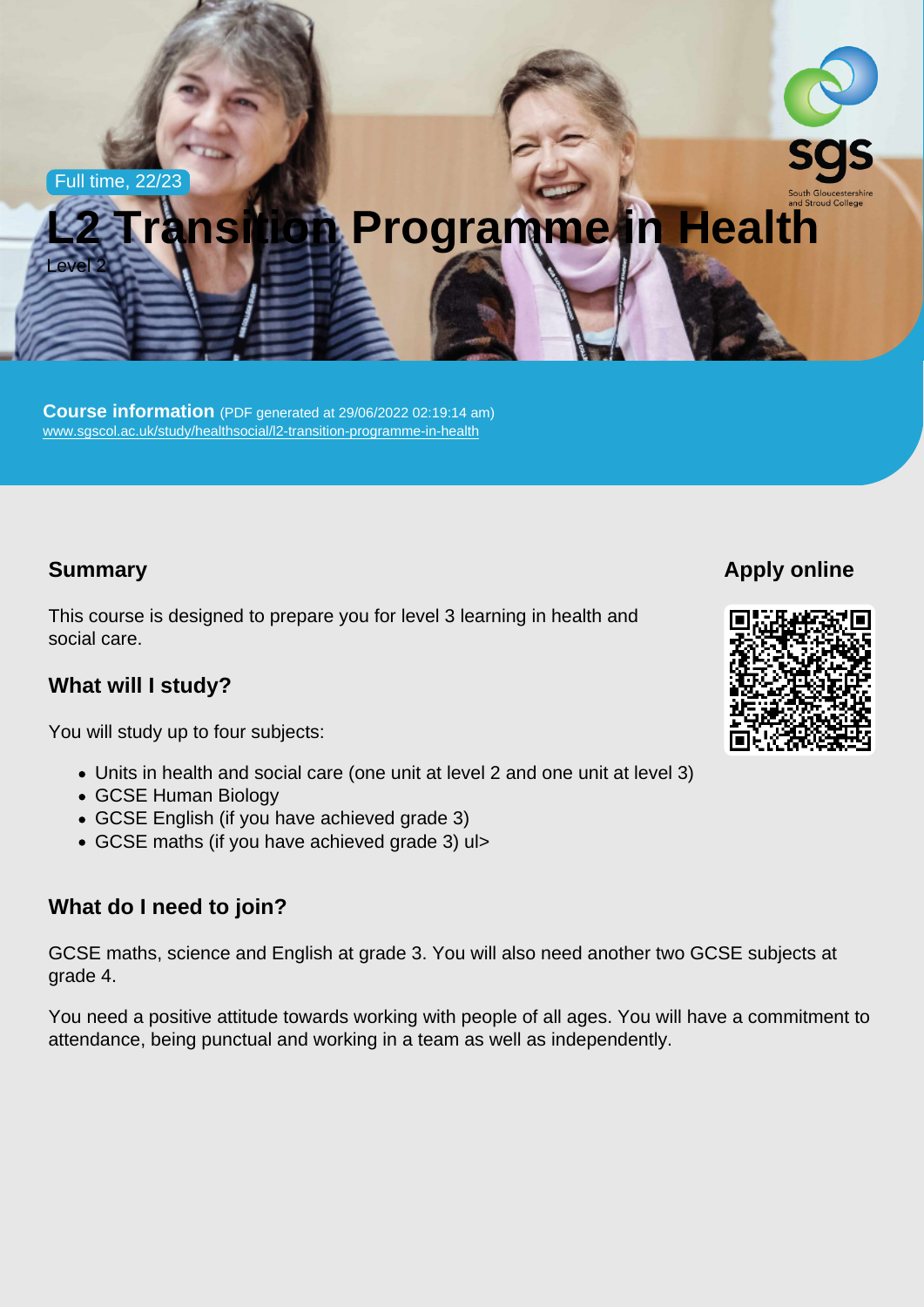#### **How will I learn?**

Classroom study will be used to teach you in an informative and interactive way. Support will be provided online and face to-face. During your placement you will have the opportunity to apply the knowledge and skills that you have learnt in the classroom, whilst being supervised by experienced practitioners and teachers.

## **Work Experience**

You will need to complete a minimum of 36 hours work experience in a health and social care setting. Most learners will achieve more hours, which enhances future employability.

### **What can I do next?**

Successful completion of all elements of the level 2 transition programme including a minimum of a grade 4 for English language, science and maths will enable you to apply for the Level 3 Certificate / Extended Diploma in Health and Social Care.

Successful completion of all elements of the level 2 transition programme including a minimum of a grade 5 for English language, science and maths will enable you to apply for the T Level in Health.

Alternatively, you may wish to continue training whilst working (e.g. via an apprenticeship or other work-based learning programme).

#### **What are my career options?**

The skills and knowledge gained on this course will aid progression to further study and/or prepare you to enter the workplace. In the health and social care sector, typical employment opportunities may be as an apprentice or in a support work / health care role, (depending on specific job requirements and age restrictions).